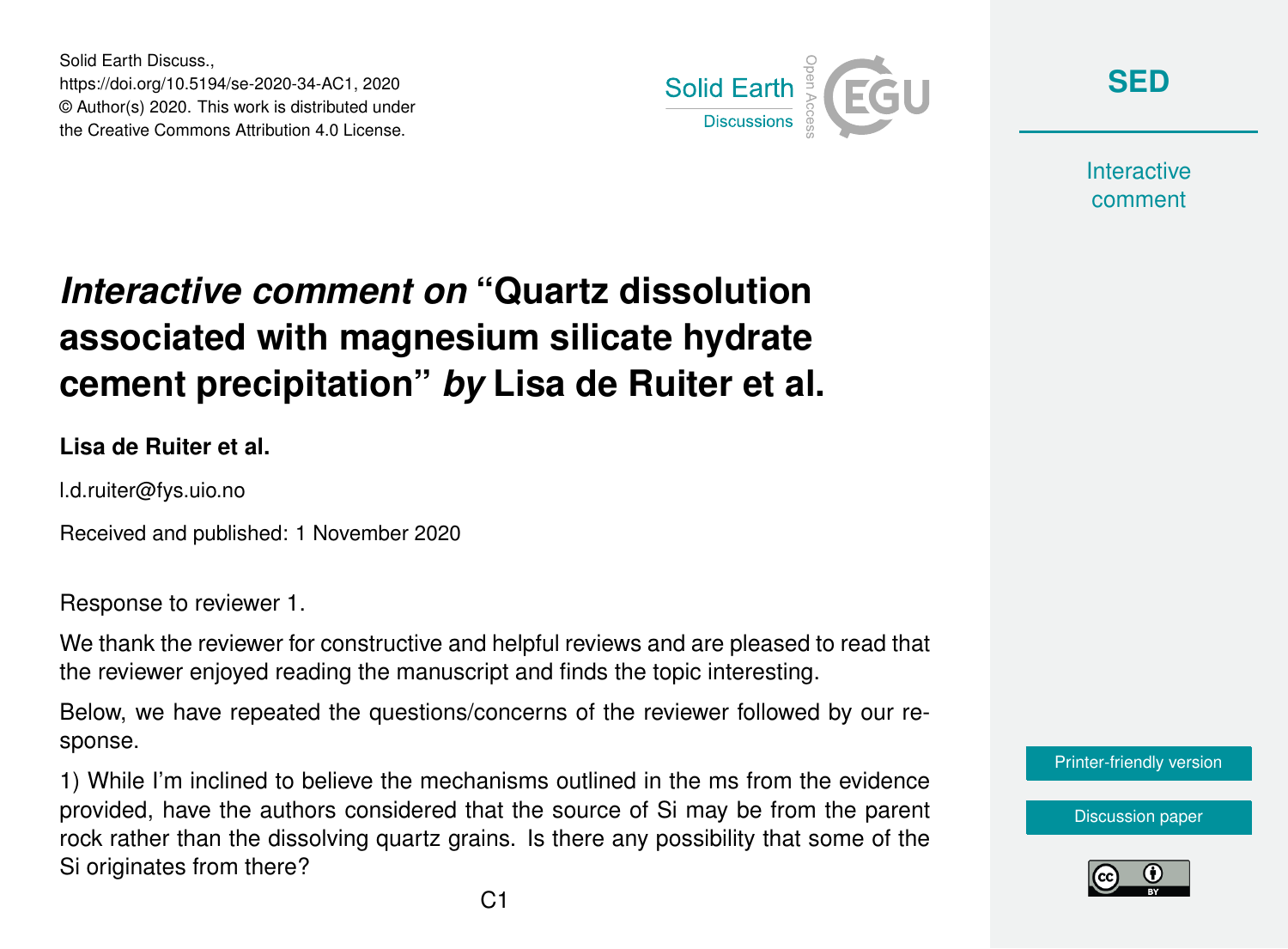Response: We cannot totally exclude that some of the Si comes from weathering of primary minerals, but we observe hydro-carbonates where quartz is absent in the mine tailings and in the mine shafts. The MSH cement forms in the till where quartz is abundant. This allow us to conclude that quartz must provide Si for the cement otherwise we cannot explain that the tailings do not develop cement (see discussion). The textural relationships e.g. the honeycomb texture with quartz relicts and abundant etch pitch on quartz also suggest that quartz provided Si to the cement. In the revised version, we say that some Si may come from the weathering of silicates in the ultramafic rocks, but that Quartz must be present to form M-S-H cement. This is also supported chemistry of the surface water in the area (which is rich in Mg but not in Si) and the composition of the till (see table 1 in supplements) compared to the composition of the cemented rock. This shows that the compositions are very similar, except that the cemented rock has a much higher Mg and LOI than the till. This corresponds to the idea that the cemented rock is indeed formed from adding Mg and H2O to the till and not by adding SiO2, which is already abundant in de till (this is now explained in the discussion part, which we copied at the end of this document).

2) The chronology behind deriving the weathering rate seems speculative (i.e., the quartz only started dissolving following the closure of the mine. It's not clear how the rate was derived, was it calculated from a shrinking core model?

Response: MSH cement forms also outside the mining areas, typically where the soil develop openings due to mass movements downhill and on the downhill side of boulders where the groundwater can evaporate. For such cases, the cement can have formed in the period between the glaciation and present. Where the evaporation sites are created by the miners, we argue that the process started at the time the miners dug their trenches. Since the cement is developed in the evaporation zone and not behind this zone, we feel confident that this cement is formed post mining activity. We further infer that the etch-pits and quartz dissolution relates to the cement formation. The mining activity at Feragen started in 1824 which leaves 200 years for cement formation

## **[SED](https://se.copernicus.org/preprints/)**

**Interactive** comment

[Printer-friendly version](https://se.copernicus.org/preprints/se-2020-34/se-2020-34-AC1-print.pdf)

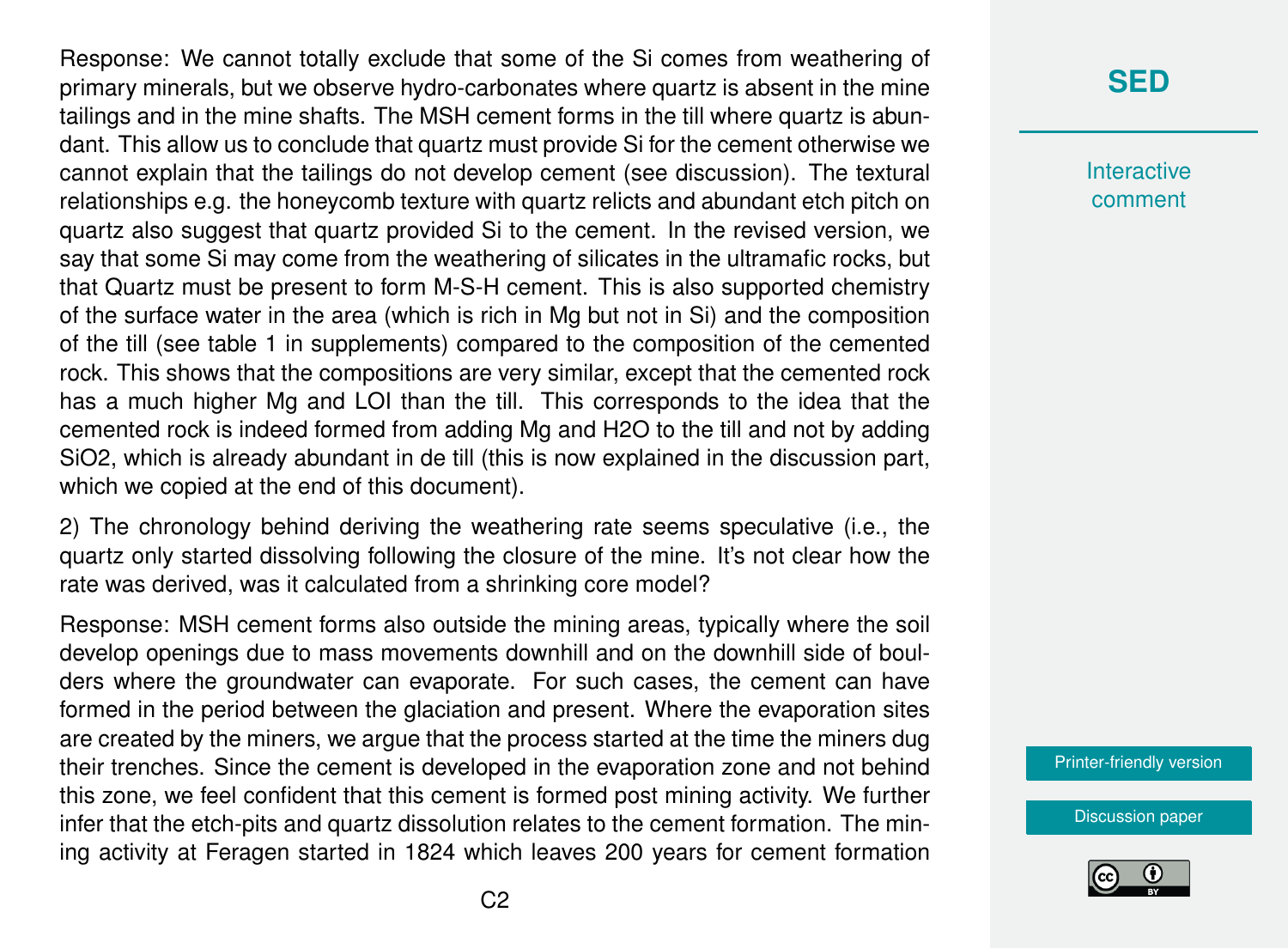and not 100 as argued in the earlier version. This has been changed throughout the manuscript and dissolution rates has been recalculated accordingly. The dissolution rate has been calculated using the dissolved radius (as observed from microstructures with SEM), the molar volume of quartz and time during which the dissolution has taken place, as explained above (see Lasage 1984 for the equation). It should be noted that using a timeframe of 100 or 200 years wouldn't change the order of magnitude.

3) The overall evolution of the ground is not well described. This can be improved in the 'geological setting' section. What is the source of the glacial till? When did the primary minerals weather (if they weathered post-glaciation, could they provide some of the Mg to the cements?). How does ground water flow into the till, and what is its chemical composition?

Response: Both reviewers ask for the source or the protolith of the glacial till. In order to answer this, we present geochemistry of the till and its nearby cemented rock/tillite and add a table in the appendix. The till has elevated SiO2 contents and no clear geochemical signature from the underlying peridotite. When comparing the chemistry of the till and cemented rock it can be observed that the MgO and LOI are higher in the cemented rock. This is in accordance with our model for cement formation. As pointed out in earlier papers from this area, brucite is easily weathered and is absent in the weathering rind, leaving a Mg depleted and Si enriched residue. We thus feel confident that brucite is the main source of Mg, but we cannot exclude that some Mg is derived from silicates. The chemistry of the groundwater has been reported by Beinlich & Austrheim (2012) and shows a relatively high concentration of Mg and a high pH. This corresponds to the idea that brucite weathering is an ongoing process, providing most of the Mg for the cementation process. Fig 1c is an attempt to explain the groundwater flow and we can add to that that the cement forms where the groundwater is able to evaportate. This occurs where soil movement creates cracks and in small puddles next to boulders as also explained in De Ruiter & Austrheim 2018.

4) In similar environments, when Mg-OH ground waters contact the atmosphere, the

**Interactive** comment

[Printer-friendly version](https://se.copernicus.org/preprints/se-2020-34/se-2020-34-AC1-print.pdf)

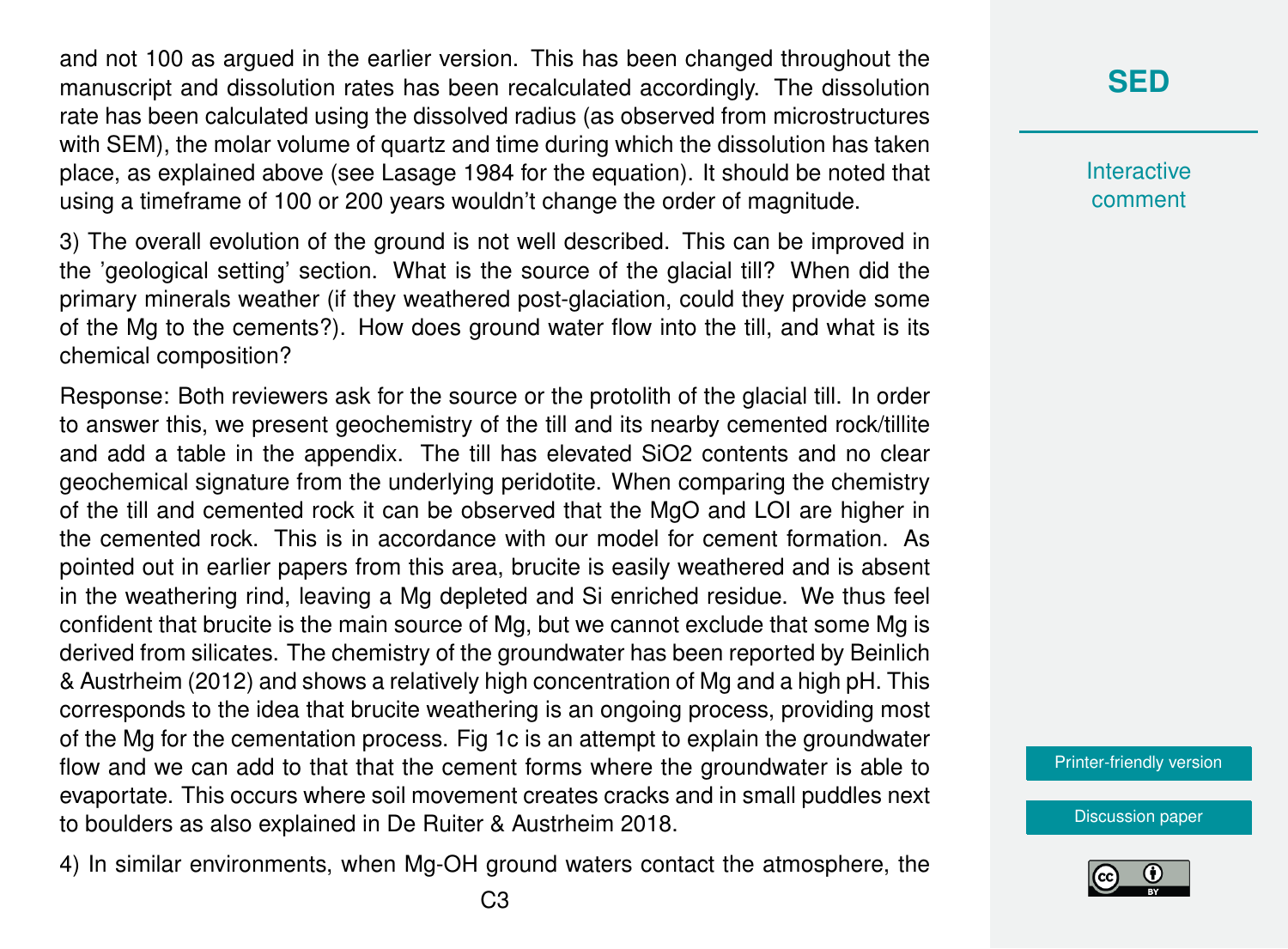formation of Mg-carbonatets are typically observed (see mine tailings e.g., Turvey et al., 2018 International Journal of Greenhouse Gas Control V79, or the classic O'Neil and Barnes 1971 GCA). Is it not strange that Mg-carbonates were not observed here? Especially if evaporation was your primary mechanism for driving precipitation.

Response: The tailings from the Cr-mines are carbonated with hydro-carbonates (nesquehonite, dypingite and landsfordite). The carbonation starts 5-10 cm below the surface. Hydro-carbonates also coats the walls of the mine shafts as described by Beinlich and Austrheim 2012. We have added on the occurrence of hydrocarbonates in the geological setting. In the till where quartz is the dominant mineral carbonates are missing and msh cement is formed. This must mean that the presence quartz prevents the formation of hydro carbonates. Although he reason for this is unclear, it has significant consequences. The Si in the MSH cannot be derived solely from the weathering of primary silicates (see question 1 above). The presence of quartz will also prevent CO2 sequestration as discussed under application (section 5.5).

5) Section 5.5., regarding the applicability of the results need substantial expansion. How could M-S-H cements be used and how does this information in the ms held constrain this use? What is the long-term fate of M-S-H (e.g., potential for carbonation or weathering?).

Response: We have added on the role of H-M-S in CO2 storage with reference to Ninomiya et al. 2007 and Turvey et al 2018 and discussed our findings on this background as outlined under point 4 above.

We also addressed the specific comments in the text and have modified the text according to the suggestions. However, we lack answers to some of the questions. The question about mechano-chemical activation through deformation below the glacier is an interesting question we are working on, but at present we cannot say for sure how this influences the process. Glaciers leave shiny surfaces referred to as Blankenberg. To our knowledge, there has been no microstructural study of such surfaces. It would

## **[SED](https://se.copernicus.org/preprints/)**

**Interactive** comment

[Printer-friendly version](https://se.copernicus.org/preprints/se-2020-34/se-2020-34-AC1-print.pdf)

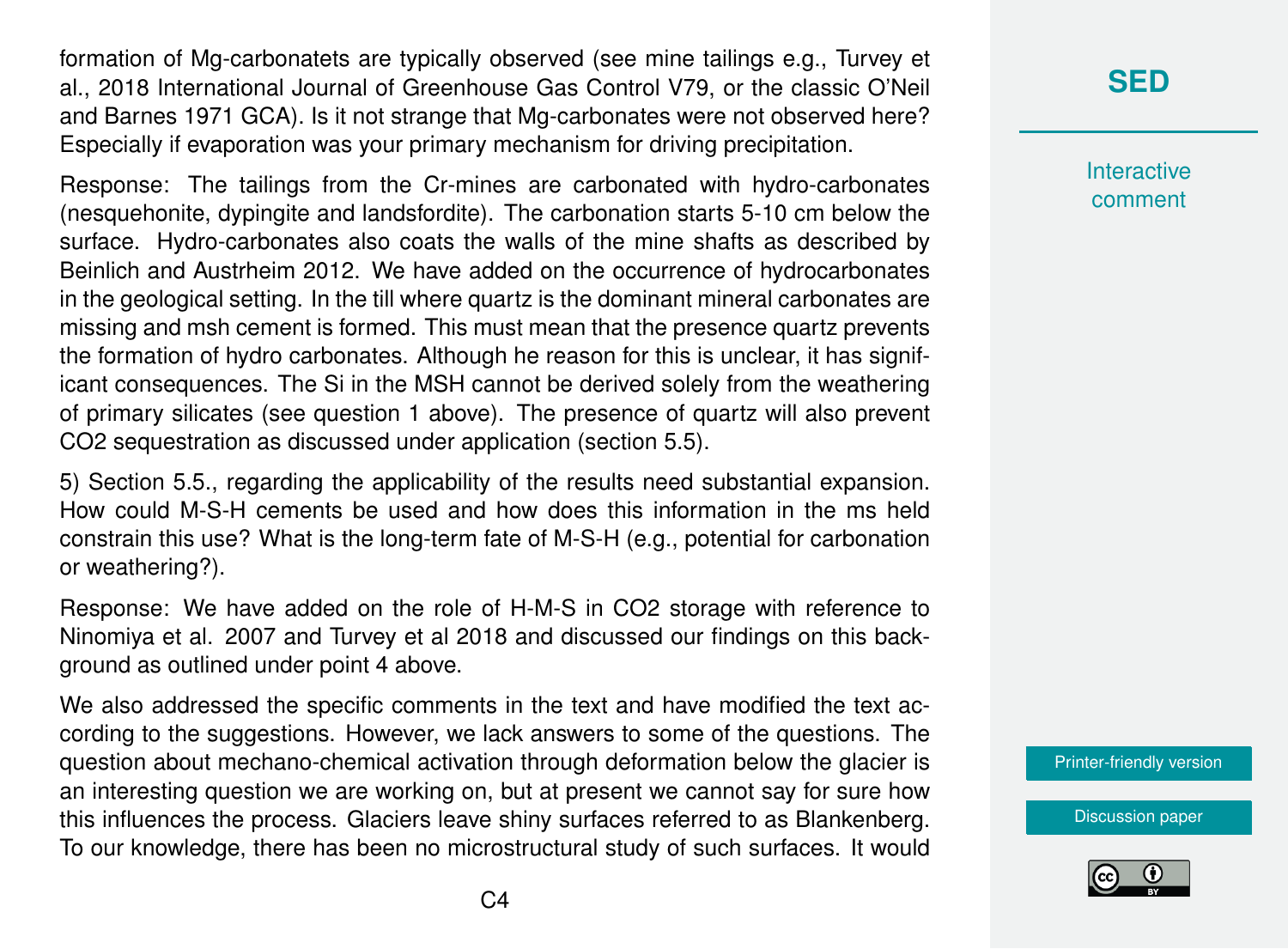be an exciting result if glaciation could precondition quartz to increase solubility and reaction. We have added a sentence saying that we speculate if this may be the answer to the enhanced dissolution.

References Ninomiya, J., Mizuochi, Y., Katoh, T., Okamoto, M. and Yajima, T., 2007. CO2 fixation in the serpentine-groundwater system. Nendo Kagaku (J. of the Clay science society of Japan), 46, 28-32 Turvey, C.C., Wilson, S.A., Hamilton, J.L., Tait, A.W., McCutcheon, J., Beinlich, A., Fallon, S.J., Dipple, G.M. and Southam, G. 2018. Hydrotalcites and hydrated Mg-carbonates as carbon sinks in serpentinite mineral wastes from the Woodsreef chrysotile mine, New South Wales, Australia: Controls on carbonate mineralogy and efficiency of CO2 air capture in mine tailings. International journal of greenhouse gas control, 79, 38-60

5.1. Geochemistry and M-S-H formation Till is produced by mechanical weathering and is assumed to produce a robust average composition of the upper continental crust (Goldschmidt 1933, Gaschnig et al. 2016). The composition of the till (Table 1) show no or little geochemical signature from the underlaying ultramafite and suggest that the glacier must have collected an area much wider than the Feragen ultramafite. We can therefore not relate the till to a nearby lithology. The similarity in composition between the till and the M-S-H cemented tillite for most oxides, suggests that the till is the protolith to the M-S-H cemented tillite. The composition (reduced SiO2 and increased MgO and LOI in the tillite compared to the till) gives support to the textural observation that quartz is replace by M-S-H cement through a dissolution precipitation mechanism (Putnis 1992). We relate the cement formation to the weathering of the peridotite. Brucite (Mg(OH)2) is leached during the weathering and leaves a SiO2 enriched weathering rim (Ulven et al 2018). The silicates remain inert during this process. The geochemical data is in accordance with this as there is no indication of Si addition. The SiO2 present in the cement must come from the till.

Please also note the supplement to this comment:

**[SED](https://se.copernicus.org/preprints/)**

**Interactive** comment

[Printer-friendly version](https://se.copernicus.org/preprints/se-2020-34/se-2020-34-AC1-print.pdf)